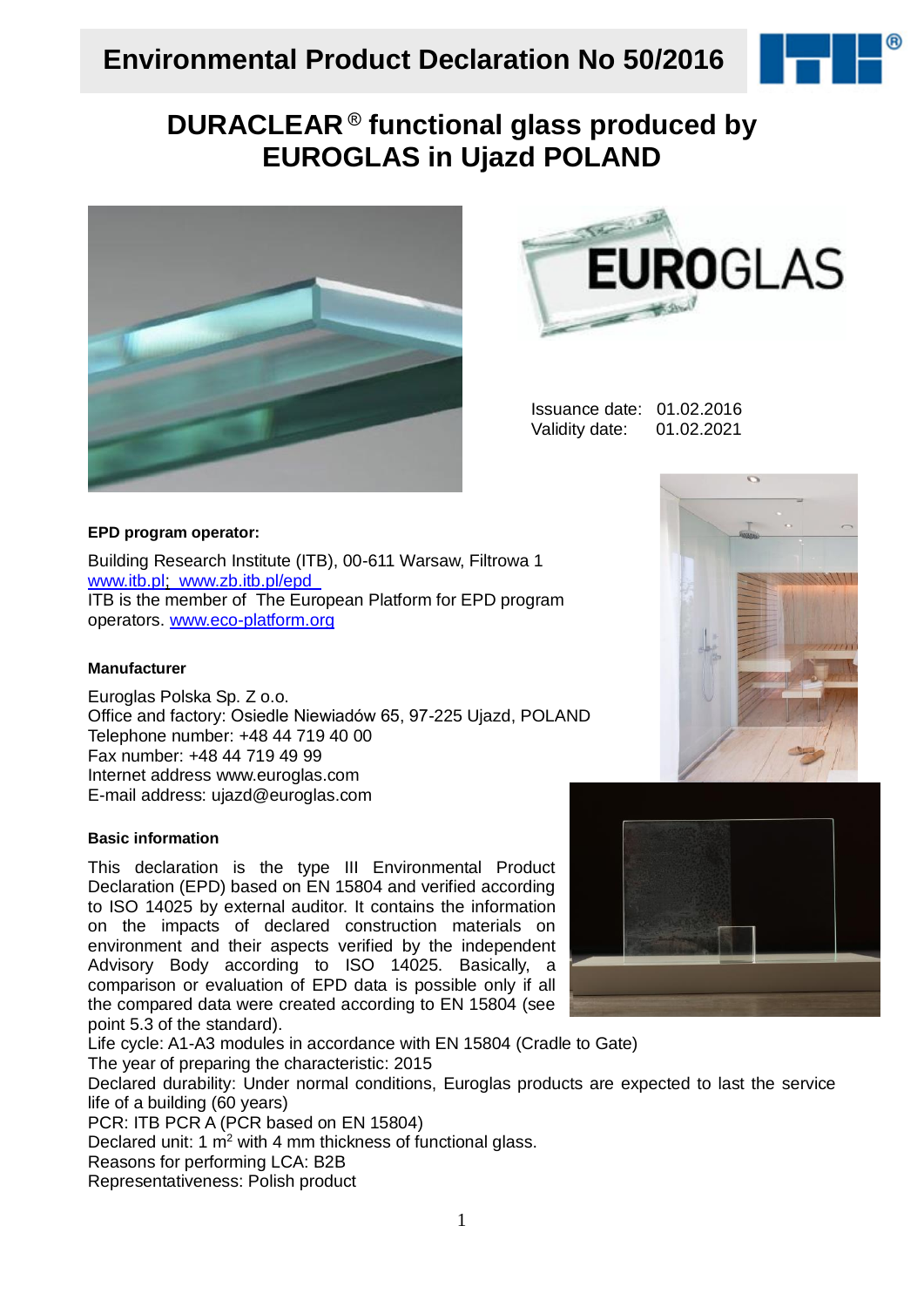### **Manufacturer and Product Information**

DURACLEAR glass, made in Ujazd factory, is a functional glass made of EUROFLOAT flat glass with special coating. A coating beware of condensation on the outside and helps to prevent persistent dirt. Vacuum magnetron sputtering technology is used for the innovative DURACLEAR coating: the protective coating permanently bonds with the EUROFLOAT base glass and ensures a consistently smooth surface, outstanding durability and resistance to body care products and cleaning agents. No further preparation is required to finish the glass..

DURACLEAR from EUROGLAS is simple to clean and remains lastingly attractive. Thanks to its unique coating,

DURACLEAR from EUROGLAS is resistant to corrosion and offers reliable protection from the harmful effects of humidity, heat, shampoo and synthetic detergents. The coating can be applied to any base float glass; float glass (EUROFLOAT) and extra clear glass (EUROWHITE NG). It affect the photometric properties of the base glass slightly.

The benefits of DURACLEAR:

- Corrosion-resistant
- Easy to groom
- Resistant to cleaning agents and body care products
- Highly effective glass sealg
- Permanent shine and brilliance
- Robust
- Long-term consistent
- Colour-neutral

Other applications

Everywhere glass is permanently exposed to humidity, humidity corrosion can arise.

DURACLEAR is the solution for long lasting glass brilliance in various uses, for example:

- sauna glazing
- glazing of indoor swimming pools
- glass awnings
- glass balustrades and railings
- terrace roofing

The subject of this EPD is based on the actual technical documents for factory Ujazd of Euroglas Sp. z o.o. in Poland. All actual technical documents are always available on website www.euroglas.com

Set of products for Euroglas under this EPD covers DURACLEAR glass shown in Table 1

| Table 1. Product description and range |                                                   |                                                           |  |  |  |  |  |
|----------------------------------------|---------------------------------------------------|-----------------------------------------------------------|--|--|--|--|--|
| <b>PRODUCT</b>                         | <b>TYPE</b>                                       | <b>STANDARD</b>                                           |  |  |  |  |  |
| <b>DURACLEAR</b><br>glass              | <b>EUROFLOAT</b><br>glass with special<br>coating | EN 572, EN 1096, EN 12543, EN 12150, EN 1863,<br>EN 14179 |  |  |  |  |  |

# **Conventional shower** glass Conventional float glass





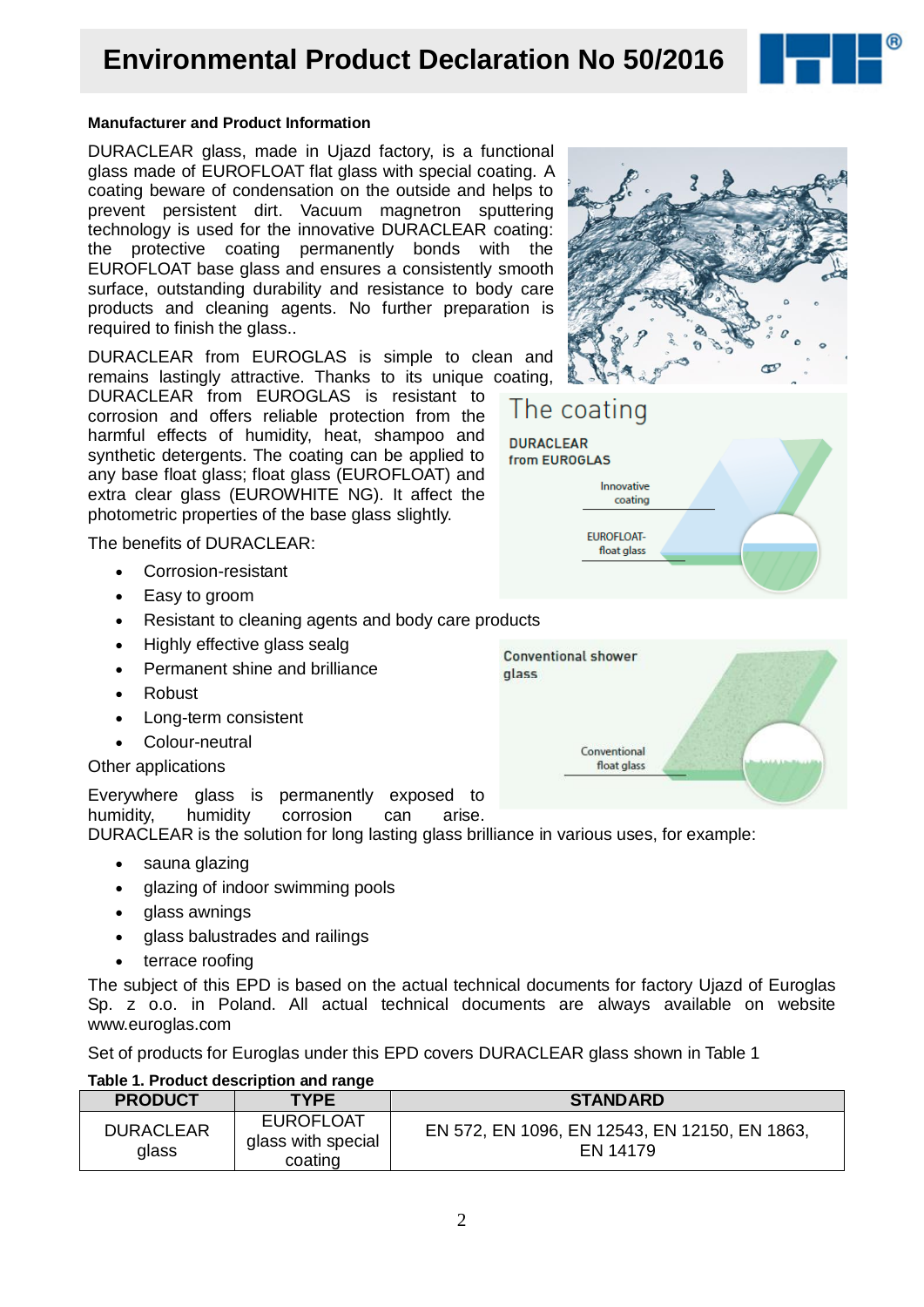

#### **A1 and A2 Modules: Raw materials supply and transport**

Raw materials for flat glass production come from local (Polish) suppliers from Poland, Data on transport of the different products to the manufacturing plant are collected and modelled for Ujazd plant by ITB. Means of transport include truck, train and ship, and Polish and European fuel averages are applied.

#### **A3: Production**

The most important base material in the manufacture of float glass is quartz sand, a material that is in plentiful supply in nature and will also be available to future generations in sufficient quantity. It also needs soda, dolomite, lime and other raw materials in smaller quantities. Approximately 20 % clean cullet is added to the mixture to improve the melting process. These raw materials enter the



melting furnace as a batch, where they are melted at a temperature of approx. 1550 °C and refined with minimal bubbles. The liquid glass is then fed to the float bath, which contains a tin melt in a protective inert-gas atmosphere. The glass mass "floats" on the molten tin in the form of an endless ribbon. The surface tension of the glass and the flat surface of the tin bath cause a plane-



parallel and distortion-free glass ribbon of high optical quality to form. In the cooling tunnel and on the subsequent open roller conveyor, the glass ribbon is continuously cooled down from 600 to 60 °C, monitored by camera technology for defects, and then cut into glass sheets of predominantly 3210 x 6000 mm in size.

Manufacture covers all processes linked to production, which comprises various related operations besides onsite activities, including float glass production process, application of protective coating, finishing, packaging and internal transportation. The manufacturing process also yields data on the combustion of refinery products, such as diesel and gasoline, related to



the production process. Use of electricity, fuels and auxiliary materials in the production of float glass is taken into account using national data. The environmental profile of these energy carriers is modelled by ITB for average Polish conditions. Packaging-related flows in the production process and all upstream packaging are included in the manufacturing module. Apart from production of packaging material, the supply and transport of packaging material are also considered in the LCA model. In accordance with EN 15804, they are reported and allocated to the modules where the packaging is applied in EPD-ITB no1 and no2. Data on packaging waste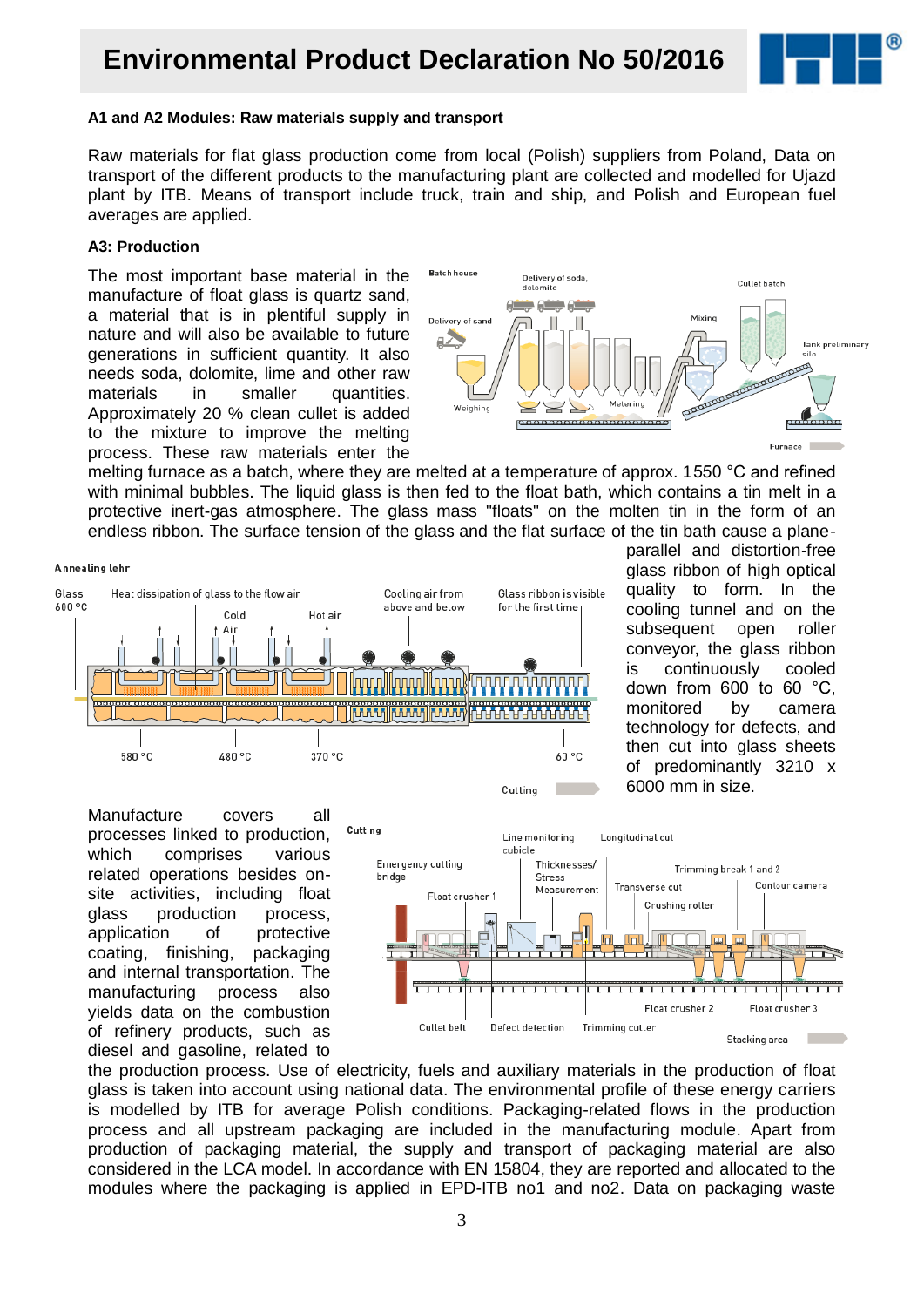

created during this step are then generated. It is assumed that packaging waste generated in the course of production and up-stream processes is 100% collected and incinerated based on a multiinput and multi-output process specific to the elementary composition of the waste. Energy (e.g. electricity) are credited using national production averages.

#### **Allocation**

The allocation rules used for this EPD are based on ITB-PCR A. The flat glass (with coating becomes DURACLEAR) system production is a single line process without co-products All impacts from raw materials extraction are allocated in A1 module of EPD. 100% of impacts from line production were inventoried and allocated to DURACLEAR glass production which generates 40% of all factory impacts in module A3. Municipal waste and waste water of whole factory were allocated to module A3. Electricity was inventoried for whole production process. Emissions are measured separately as well and presented in A3 module.

#### **System limits**

The life cycle analysis of the examined products covers "Product Stage", A1-A3 modules (Cradle to Gate) in accordance with EN 15804+A1 and ITB-PCR A. Details on systems limits are provided in product specific ITB-EPDs. For example for EUROGLAS flat glass with special coating system includes extraction of raw materials outside of factory in Ujazd (upstream process), transport to the factory and production stage in Ujazd. All materials and energy consumption inventoried in factory were included in calculation. Office impacts were also taken into consideration. In the assessment, all significant parameters from gathered production data are considered, i.e. all material used per formulation, utilised thermal energy, internal fuel and electric power consumption, direct production waste, and all available emission measurements. This study also takes into account some material flows of less than 1% and energy flows with a proportion of less than 1 energy-%,. It can be assumed that the total sum of omitted processes does not exceed 5% of all impact categories. In accordance with EN 15804, machines and facilities (capital goods) required for and during production are excluded, as is transportation of employees.

#### **Data collection period**

The data for manufacture of the examined products (flat gass) refer to the year 2015. The life cycle assessments were prepared for Poland as the reference area.

#### **Data quality, assumptions and estimates**

The values determined to calculate the LCIA originate from verified LCI EUROGLAS Ujazd inventory data. This data was verified by ISO auditor and was presented for external auditor. Impacts for each product and factory process were inventoried and calculated separately. All raw material consumption, emission water used were specific and presented in specific EPD. Emission into air from energy carriers was estimated using formal conversion factors for carriers.

#### **Databases**

The data for LCA are calculated or comes from specific EPD for flat glass ( ITB EPD No 49/2016) , PGE (Electricity). Specific data quality analysis was a part of external ISO audit. Characterization factors are CML ver. 4.2 based on EN 15804:2013+A1 version. (PN EN 15804+A1:2014-04)

#### **Calculation rules**

LCA was done in accordance to PCR A document.

#### **Power Mix**

Selection of the power mix for 2012-2014 in accordance with formal National Mix published by annual GUS report. Specific data for power production impact - PGE

#### **Note**

Specific information on application and other actions with these system products are described in detail in the technical data sheet available on the producers website.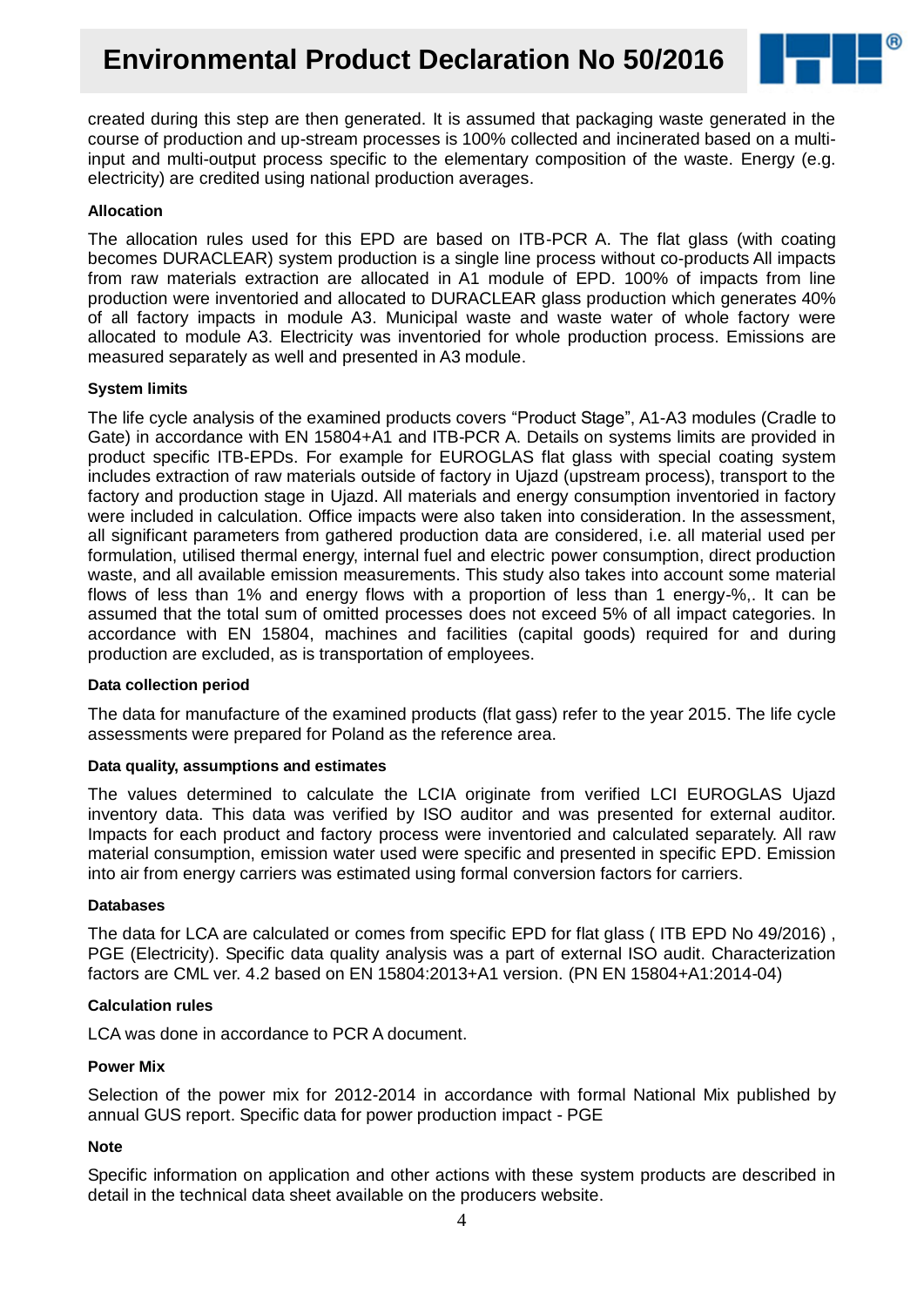

### **Environmental characteristics (LCA)**

 $\Gamma$ 

**Table 2. Environmental characteristic for DURACLEAR glass (1 m<sup>2</sup> , 4 mm thickness)**

| Environmental assessment information (MNA – Module not assessed, MD – Module Declared, INA – Indicator Not Assessed) |                  |                |                                        |                                         |            |             |            |             |               |                              |                           |                                  |                                                        |                     |            |                                                   |
|----------------------------------------------------------------------------------------------------------------------|------------------|----------------|----------------------------------------|-----------------------------------------|------------|-------------|------------|-------------|---------------|------------------------------|---------------------------|----------------------------------|--------------------------------------------------------|---------------------|------------|---------------------------------------------------|
|                                                                                                                      | Product stage    |                | Construction                           | process                                 | Use stage  |             |            |             | End of life   |                              |                           |                                  | Benefits and<br>loads beyond<br>the system<br>boundary |                     |            |                                                   |
| Raw material<br><b>Nddns</b>                                                                                         | <b>Iransport</b> | Vlanufacturing | construction<br>₽<br>Transport<br>site | Construction<br>installation<br>process | وول        | Maintenance | Repair     | Replacement | Refurbishment | Operational<br>9su<br>energy | Operational<br>Φ<br>water | ction<br>demolition<br>Deconstru | Transport                                              | processing<br>Waste | Disposal   | recycling<br>potential<br>ecover)<br><b>Reuse</b> |
| A1                                                                                                                   | A <sub>2</sub>   | A <sub>3</sub> | A4                                     | А5                                      | <b>B1</b>  | <b>B2</b>   | <b>B3</b>  | <b>B4</b>   | <b>B5</b>     | <b>B6</b>                    | <b>B7</b>                 | C <sub>1</sub>                   | C <sub>2</sub>                                         | C <sub>3</sub>      | C4         | D                                                 |
| MD                                                                                                                   | MD               | MD             | <b>MNA</b>                             | <b>MNA</b>                              | <b>MNA</b> | <b>MNA</b>  | <b>MNA</b> | <b>MNA</b>  | <b>MNA</b>    | <b>MNA</b>                   | <b>MNA</b>                | <b>MNA</b>                       | <b>MNA</b>                                             | <b>MNA</b>          | <b>MNA</b> | <b>MNA</b>                                        |

| Environmental impacts: $(1 \text{ m}^2, 4 \text{ mm thickness})$                                                              |                                                                |          |                |                |           |  |  |  |
|-------------------------------------------------------------------------------------------------------------------------------|----------------------------------------------------------------|----------|----------------|----------------|-----------|--|--|--|
| Indicator                                                                                                                     | Unit<br>A1                                                     |          | A2             | А3             | A1-A3     |  |  |  |
| Global warming potential                                                                                                      | $\overline{[kg\ CO_{2}}$ eq.]<br>2,53<br>$(100 \text{ years})$ |          | 7,31           | 3,99           | 13,83     |  |  |  |
| Depletion potential of the stratospheric ozone layer                                                                          | [kg CFC 11<br>eq.]                                             | 4,55E-08 | 1,59E-06       | 2,73E-08       | 1,66E-06  |  |  |  |
| Acidification potential of soil and water                                                                                     | [kg SO <sub>2</sub> eq.]                                       | 3,49E-02 | 8,95E-02       | 5,82E-03       | 1,30E-01  |  |  |  |
| Eutrophication potential                                                                                                      | [kg $(PO4)3$ ]<br>eq.]                                         | 2,32E-03 | 2,78E-03       | $0,00E+00$     | 5,10E-03  |  |  |  |
| Formation potential of tropospheric ozone                                                                                     | [kg Ethene<br>eq.]                                             | 5,77E-03 | 1,55E-02       | 4,55E-06       | 2,12E-02  |  |  |  |
| Abiotic depletion potential (ADP-elements) for non-<br>fossil resources                                                       | [kg Sb eq.]                                                    | 4,09E-04 | 0,0            | 1,28E-04       | 5,36E-04  |  |  |  |
| Abiotic depletion potential (ADP-fossil fuels) for fossil<br>resources                                                        | [MJ]                                                           | 2,52     | 73,51          | 112,79         |           |  |  |  |
| Environmental aspects on resource use: $(1 \text{ m}^2, 4 \text{ mm thickness})$                                              |                                                                |          |                |                |           |  |  |  |
| Indicator                                                                                                                     | Unit                                                           | A1       | A2             | A <sub>3</sub> | $A1 - A3$ |  |  |  |
| Use of renewable primary energy excluding<br>renewable primary energy resources used as raw<br>materials                      | [MJ]                                                           | 2,06E-01 | 0,0            | 6,68E-04       | 2,07E-01  |  |  |  |
| Use of renewable primary energy resources used as<br>raw materials                                                            | [MJ]                                                           | 2,74E-01 | 8,00E-02       | 2,75           | 3,11      |  |  |  |
| Total use of renewable primary energy resources<br>(primary energy and primary energy resources used<br>as raw materials)     | [MJ]                                                           | 4,81E-01 | 8,00E-02       | 2,75           | 3,31      |  |  |  |
| Use of non-renewable primary energy excluding non-<br>renewable primary energy resources used as raw<br>materials             | [MJ]                                                           | 28,56    | 3,87           | 109,34         | 141,78    |  |  |  |
| Use of non-renewable primary energy resources used<br>as raw materials                                                        | [MJ]                                                           | 3,62E-05 | 0,0            | 2,00E-03       | 2,04E-03  |  |  |  |
| Total use of non-renewable primary energy resources<br>(primary energy and primary energy resources used<br>as raw materials) | [MJ]                                                           | 28,56    | 3,87           | 109,35         | 141,78    |  |  |  |
| Use of secondary material                                                                                                     | [kg]                                                           | 2,67E-04 | 0,0            | 4,70           | 4,70      |  |  |  |
| Use of renewable secondary fuels                                                                                              | [MJ]                                                           | 6,39E-08 | 0,0            | 0.0            | 6,39E-08  |  |  |  |
| Use of non-renewable secondary fuels                                                                                          | [MJ]                                                           | 2,42E-04 | 0,0            | 0,0            | 2,42E-04  |  |  |  |
| Net use of fresh water                                                                                                        | [dm <sup>3</sup> ]                                             | 4,00     | 0,01           | 2,14           | 6,15      |  |  |  |
| Other environmental information describing waste categories: (1 m <sup>2</sup> , 4 mm thickness)                              |                                                                |          |                |                |           |  |  |  |
| Indicator                                                                                                                     | Unit                                                           | A1       | A <sub>2</sub> | A3             | $A1 - A3$ |  |  |  |
| Hazardous waste disposed                                                                                                      | [kg]                                                           | 1,38E-05 | 0,0            | 2,87E-04       | 3,01E-04  |  |  |  |
| Non-hazardous waste disposed                                                                                                  | [kg]                                                           | 2,81E-02 | $_{0,0}$       | 5,58E-01       | 5,86E-01  |  |  |  |
| Radioactive waste disposed                                                                                                    | [kg]                                                           | 1,96E-08 | 0,0            | 2,56E-03       | 2,56E-03  |  |  |  |
| Components for re-use                                                                                                         | [kg]                                                           | 0,0      | 0,0            | 7,71E-03       | 7,71E-03  |  |  |  |
| Materials for recycling                                                                                                       | [kg]                                                           | 0,0      | 0,0            | 1,05E-03       | 1,05E-03  |  |  |  |
| Materials for energy recovery                                                                                                 | [kg]                                                           | 0,0      | 0,0            | 1,96E-04       | 1,96E-04  |  |  |  |
| Exported energy                                                                                                               | [MJ]                                                           | 0,0      | 0,0            | 0,0            | 0,0       |  |  |  |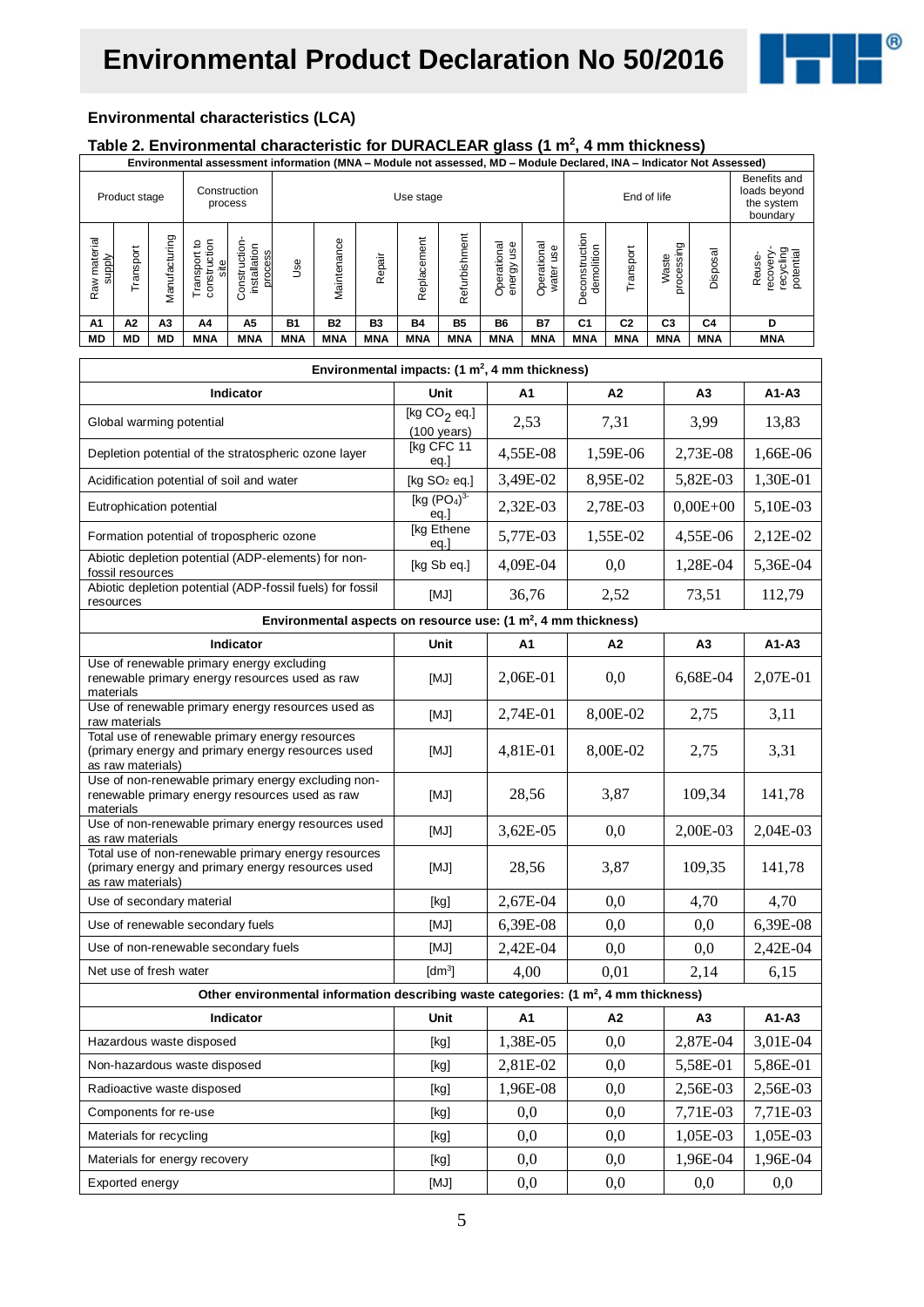

#### **Verification**

The process of verification of this EPD is in accordance with EN ISO 14025, clause 8 and ISO 21930, clause 9. After verification, this EPD is valid for a 5-year-period. EPD does not have to be recalculated after 5 years, if the underlying data have not changed significantly.

| The basis for LCA analysis was EN 15804 and ITB PCR A                                        |          |  |  |  |  |  |  |
|----------------------------------------------------------------------------------------------|----------|--|--|--|--|--|--|
| Independent verification corresponding to ISO 14025 & 8.3.1.                                 |          |  |  |  |  |  |  |
|                                                                                              |          |  |  |  |  |  |  |
| external<br>$\mathbf{x}$                                                                     | internal |  |  |  |  |  |  |
|                                                                                              |          |  |  |  |  |  |  |
| External verification of EPD: PhD. Eng. Halina Preizner                                      |          |  |  |  |  |  |  |
| LCA, LCI audit and input data verification: M.Sc. Eng. Dominik Bekierski, d.bekierski@itb.pl |          |  |  |  |  |  |  |
| Verification of LCA: PhD Eng. Michał Piasecki, m.piasecki@itb.pl                             |          |  |  |  |  |  |  |

#### **Normative references**

- ITB PCR A- General Product Category Rules for Construction Products
- ISO 14025:2006, Environmental management Type III environmental declarations Principles and procedure
- ISO 21930:2007, Sustainability in building and construction Environmental declaration of building products
- ISO 14044:2006, Environmental management Life cycle assessment Requirements and guidelines
- ISO 15686-1:2000, Buildings and constructed assets Service life planning Part 1: General principles
- ISO 15686-8:2008, Buildings and constructed assets Service life planning Part 8: Reference service life
- EN 15804:2012+A1:2013, Sustainability in construction works Environmental product declarations – Core rules for the product category of construction products.
- EN15942:2011, Sustainability of construction- Environmental product declarations. Communication format business-to-business